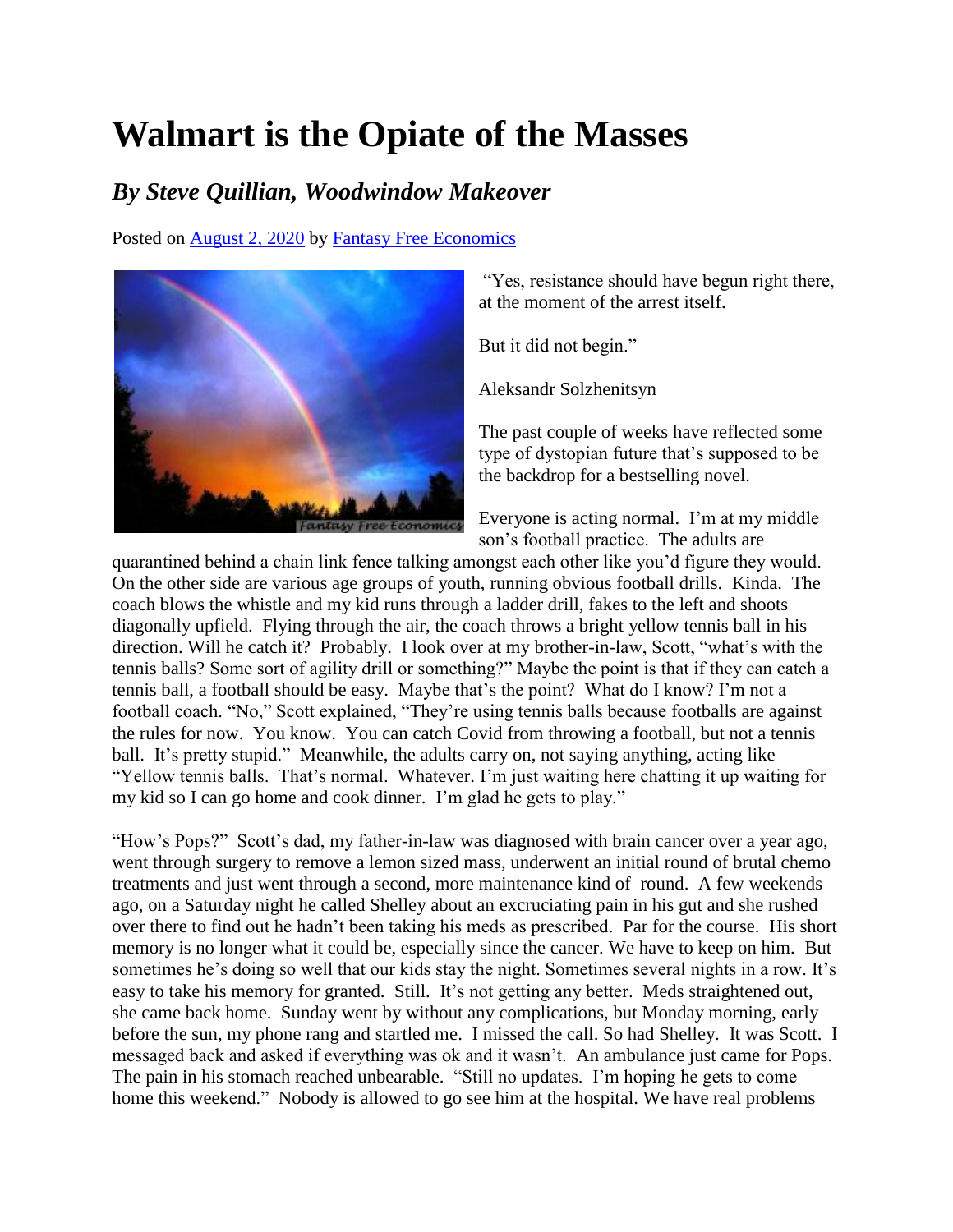getting updates from the staff. Pops' memory is going, so he can't remember to tell Shelley what the doctor said. She calls several times throughout the day. Several times at night. Sometimes she gets answers, sometimes she doesn't. Meanwhile pops is alone and surrounded by strangers.

Practice ends and we go home, but Shelley needs some supplies for dinner. Off to Walmart I go. It's the nearest grocery store. It used to be open 24 hours but now it closes at 8:30 so I gotta get there before they close.

Why don't I resist? Why don't I stand up and say something? Why don't I declare how blatantly ridiculous the idea of playing football with tennis balls is? Everybody knows that playing football with tennis balls is for chumps. But guess what? We're all chumps, going along with it. Obviously practicing with a football would spread Covid 19 and kill someone, but tennis balls won't. Why do we capitulate? We aren't idiots. Is it for the sake of our kids? Is it for the sake of ourselves? Do we not want to make a scene? We surely don't want to offend anyone, especially those militant people on Facebook. For all I know, you are one of them. Our kids need to get out and do something so bad that at this point, we'll take anything. Surely the suited bureaucrats telling us how to now practice football are right, aren't they? And have our best interest in mind, don't they? Surely they do! I could make a sign that says "Wake up! Playing football with tennis balls is stupid!" or "Playing with imaginary defenders is stupid!" Because that's a new rule now too. You can't have someone opposite you trying to keep you from catching the tennis ball. I am trading my common sense for what? What are we getting in return? I don't make my sign. I don't make a scene.

I did the math yesterday, August 2, 2020. There are 328,200,000 people in the United States and 151,265 people have died from the new Covid 19 virus. That amounts to about .0046% of the population. What you do with those facts is up to you.

Set markers six feet apart and crack the whip at the kids who don't comply. You comply, so you should teach the kids to comply. That way you have company in your misery. They can share in your complicity, so they learn that they shouldn't refuse stupidity either. They have tricked us into playing by rules we all know are stupid. A surveillant perched somewhere beyond view, wrings their hands, chuckles and reports to the superiors, "That was too easy. What should I try next?" Three months time is all it took to convince the nation that practicing football with tennis balls and imaginary opponents is sane and makes sense!"

But go to Walmart and you can put your hands all over whatever you like. Test run any ball, football, soccer, tennis, baseball. I can pick up and inspect tomatoes, bananas, onions and cilantro. I need some baby wipes but the box I pick up is partially crushed, so I put it back and grab the better one. I check out and touch the same screen that two hundred and forty seven people before me have touched today. I have a mask on though. So it's okay.

Karl Marx made a case that religion is the opiate of the masses. He was wrong. It's Walmart. He had no idea it wouldn't be religion. As long as I can go to Walmart my son can substitute a tennis ball for a football and play against imaginary defenders. My father-in-law can lay dying alone in a hospital but because I can go to Walmart nobody stands up. Nobody screams, nobody